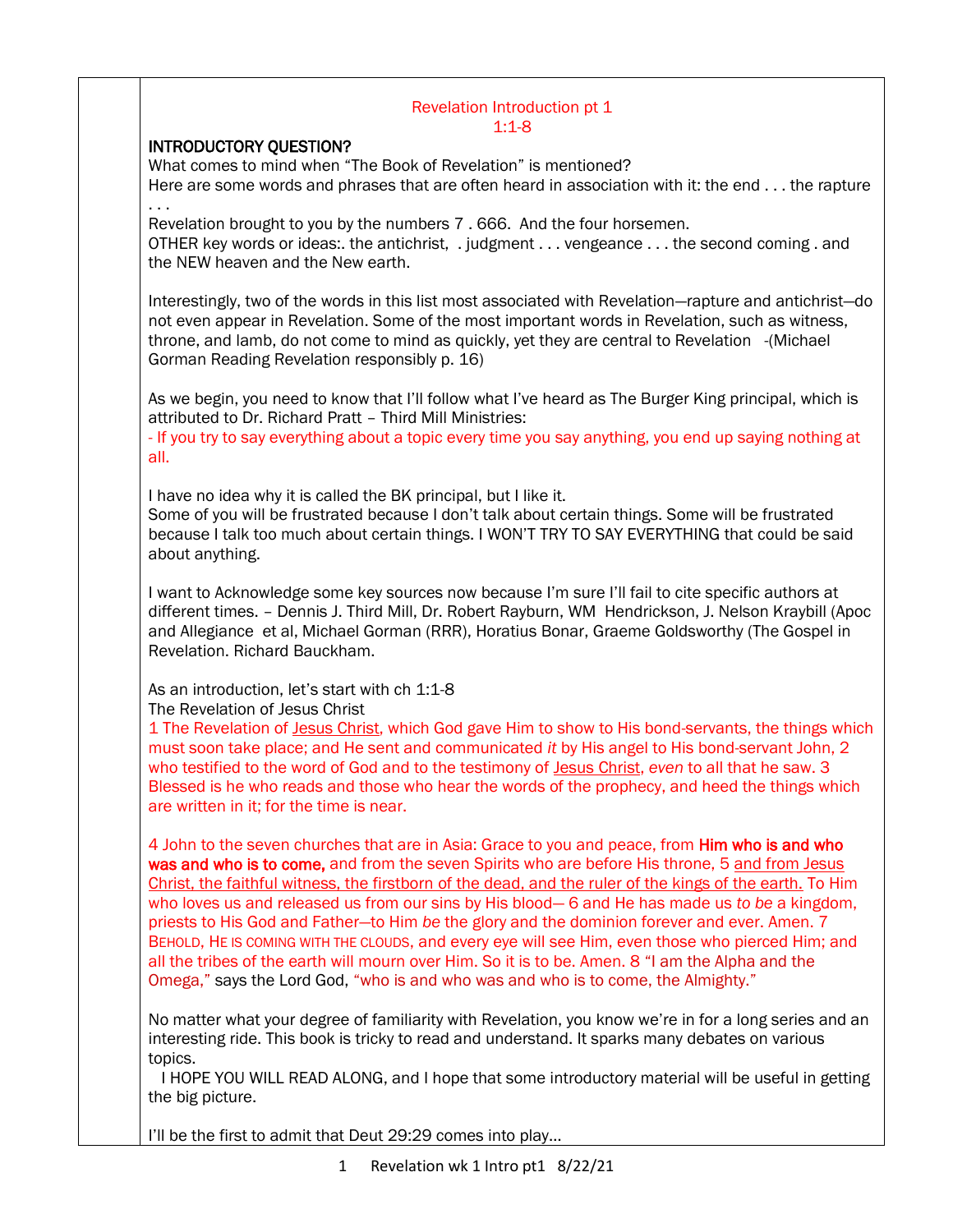29"The secret things belong to the Lord our God, but the things revealed belong to us and to our sons forever, that we may observe all the words of this law.

There are some questions to which one must say, "I don't know the answer."

Catholic and Protestant churches that use a lectionary for scripture reading during the calendar year often avoid Revelation altogether.

Bruce Metzger rightly says that "no other part of the Bible has provided such a happy hunting ground for all sorts of bizarre and dangerous interpretations."

The book of Revelation has also inspired such great hymns as "Holy, Holy, Holy, ; Crown Him with Many Crowns, and the Hallelujah Chorus" from Handel's Messiah. Visual artists through the centuries have depicted scenes from the book.

Religious, cult, and political leaders have been identified as, or have identified others as, the anti-Christ. EX Ronald Wilson Reagan (666)

As Eugene Peterson observes in commenting on Revelation as a political work, "The gospel of Jesus Christ is more political than anyone imagines, but in a way that no one guesses."2 Reverse Thunder

Revelation is (primarily) good news about Christ, the Lamb of God—who shares God's throne and who is the key to the past, present, and future—and therefore also about uncompromising faithfulness leading to undying hope, even in the midst of unrelenting evil and oppressive empire. – Gorman RRR 26

With that in mind I want to give you a CENTRAL KEY TO THE BOOK: In Chap 12, after the great dragon is thrown down, there is a loud voice saying…

"Now the salvation, and the power, and the kingdom of our God and the authority of His Christ have come, for the accuser of our brethren has been thrown down, he who accuses them before our God, day and night. 11 And they overcame him because of the blood of the Lamb and because of the word of their testimony, and they did not love their life even when faced with death.

Revelation is about an eternal hope that fuels undying faithfulness among God's people, even in the midst of unrelenting evil and oppression.

If you take nothing else away from this series, let your hearts be gripped by the eternal hope that is ours because the sovereign power and grace of God and of Christ, the Lamb who was slain. We're going to see several interludes before the throne of God as we go through this book. I hope that you will read along, or read ahead, and use those interludes in your private worship.

The test of whether or not we "get" Revelation is NOT knowing the content, but rather it is twofold: Are you worshiping Christ more?

Are you standing firm with an outward WITNESS to a lost world, even in the face of persecution or death?

Now, let's consider a few thoughts on the type or genre of literature in this book:

1. It is apocalyptic … What does that mean??

## APOCALYPTIC WRITING: SEE Daniel – Dr.Ralph Davis

Scholars have their own problems deciding what makes apocalyptic 'apocalyptic', i.e., what special marks a chunk of biblical literature has to have to be dubbed apocalyptic. Roughly, I would say that biblical apocalyptic is a sort of prophecy that seeks to enlighten and encourage a people despised and cast off by the world with a vision of the God who will come to impose HIS kingdom on the wreckage and rebellion of human history – and it communicates this message through the use of wild, scary, imaginative, bizarre and head-scratching imagery.1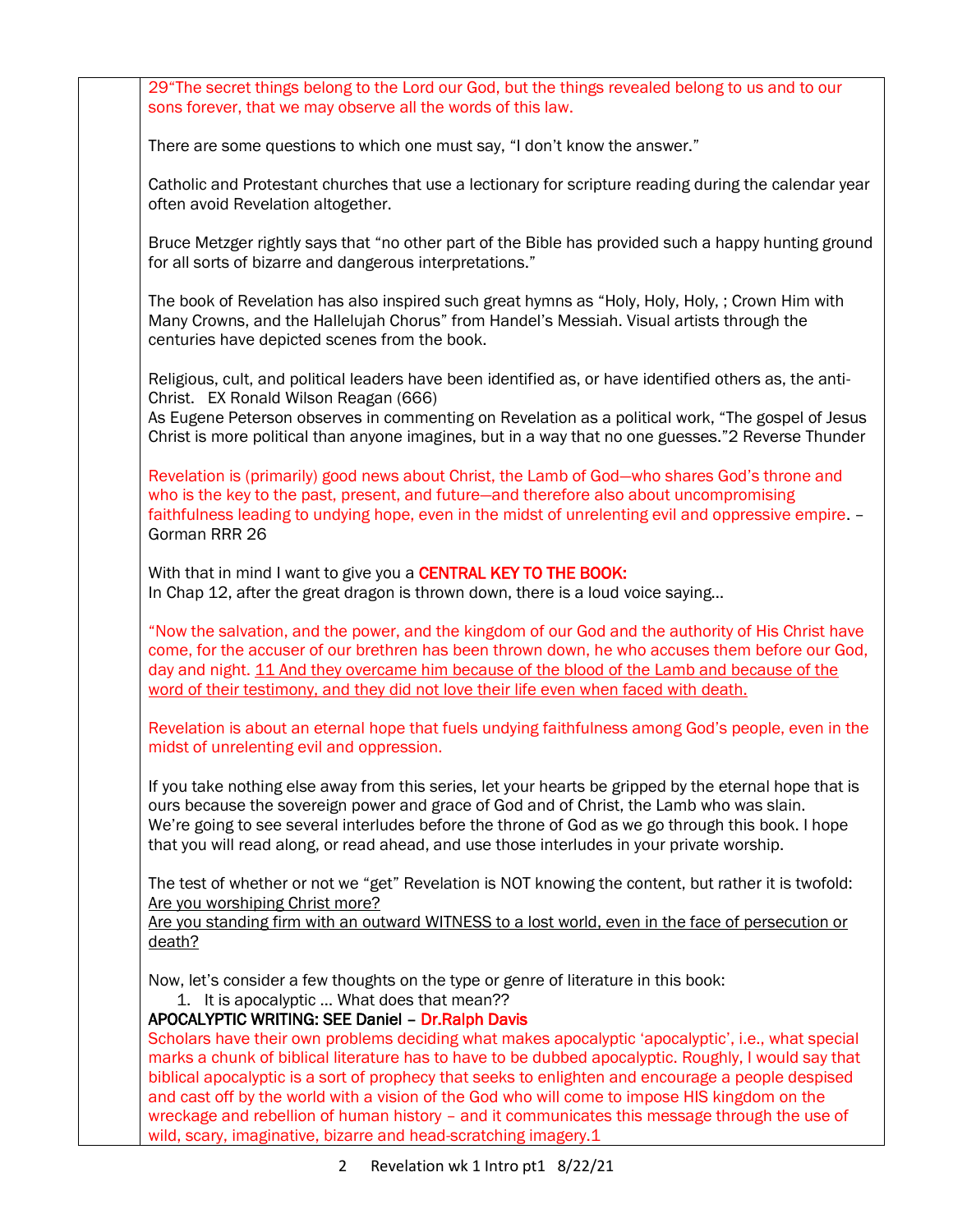As you read, it will seem bizarre because of the style of literature –

(RRR – Gorman) While Revelation uses symbols, it does NOT mean that the ideas pointed to in the symbols are not real.

The symbols of Revelation are significant because they come from God and reveal Christ. Believe it or not, the book is designed to reveal, not conceal.

# 2. Revelation is Prophecy

RRR on Revelation as Prophecy – p. 35 It is to be heeded by all who hear.

Since Revelation is a word of prophecy in the biblical tradition, we must take care to understand that its primary purpose is to give words of comfort and challenge to God's people then and now, not to predict the future, and much less to do so with precise detail. Visions of the future, that is, are not an end in themselves but rather a means—both to warn and to comfort. (Gorman)

Richard Bauckham – Prophecy serves 3 functions (Theology of Revelation p. 148-\*149 First, there is discernment of the contemporary situation by prophetic insight into God's nature and purpose. Revelation has a concern for exposing the truth of things - both in the churches and in the world - and for revealing how things look from the perspective of God's heavenly rule. Secondly, there is prediction. In John's vision he sees not only 'what is', but also 'what must take place after this' (1:19; cf. 4:1; 1:1). Essentially, the prediction consists in seeing how God's uldmate purpose for the coming of his universal kingdom relates to the contemporary situation as it is perceived by the prophet. Prophecy as prediction reveals how the contemporary situation must change if God's kingdom is to come. What it does predict is a period of conflict between the church and the beast, in which the church will bear its prophetic witness to the nations by persevering in its loyalty to the true God even to the point of death.

12:11 We're not used to this, to this degree. Yet.

Thirdly, prophecy demands of its hearers an appropriate response to its perception of the truth of the contemporary world and its prediction of what the workingout of God's purpose must mean for the contemporary world.

## 3. Revelation is a CIRCULAR PASTORAL LITURGICAL LETTER – RRR p. 39

Revelation is written to those oppressed but also to those who are tempted to compromise and accommodate the culture around them. Revelation is 'resistance literature' in that it teaches the need to resist the false religious and civil religion demands of the age. As such, Revelation is always relevant. Resistance to the spirit of the age comes by a wholehearted worship of the One True God. First commandment faithfulness is the anti-dote to the lure of secular and civil religions of the age. This false religion is anything that seeks to hide or subvert Biblical truth and replace it with a status quo version of the truth. The timeline of human history is filled with individuals and systems of power that have pushed, and are pushing, a man centered view of truth. The statist collectivist impulse is one manifestation of this problem.

From the days of the Roman emperors up to today, those who worship the true king, Jesus, are often viewed as enemies of the spirit of the age. Proclaiming Christ as Lord is seen as a crime against the State.

 Acts 17 in Thessalonica – hunting for Paul and Silas…v.6 When they did not find them, they began dragging Jason and some brethren before the city authorities, shouting, "These men who have upset the world have come here also; 7 and Jason has welcomed them, and they all act contrary to the decrees of Caesar, saying that there is another king, Jesus."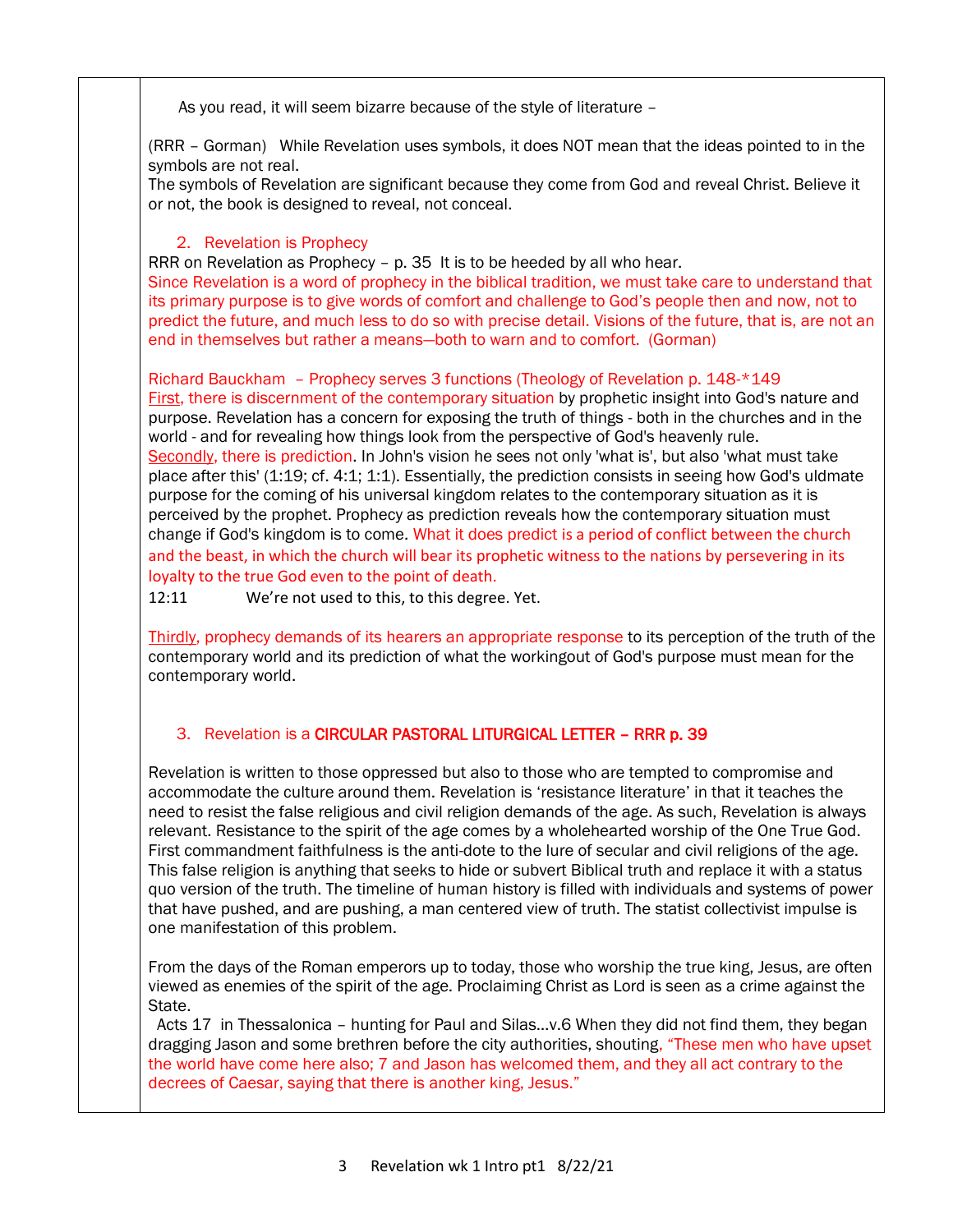While just about all scholars identify Babylon with Rome, Rome is not mentioned. This means that there is more in view than just the Roman empire. John targets ALL empires that seek to replace god and His truth with a man-centered view of life. If the "Babylonian shoe fits, then wear it." Thus Revelation is also a critique of all idolatries and injustices similar to those of Rome, throughout history and into the present. -(Gorman RRR. 46)

John knew that following Christ would be costly for his audience, and he wanted to encourage and comfort them in faithful obedience. His overall message is Christ has won, Christ is winning, and Christ will win, so hang in there.

### WHY STUDY Revelation?

Core Christianity – p. 10-12

1. It UNVEILS Christ – the word "apocalypse" means to reveal or unveil. Sadly, most often we think of it in terms of a future disaster to come upon the world. John was given the vision to reveal Christ v5 the faithful witness, the firstborn of the dead, and the ruler of the kings of the earth. John wants us to be encouraged and blessed.

1 The Revelation of Jesus Christ, which God gave Him to show to His bondservants,

 Jesus is THE REVEALER, and He is the One who is REVEALED – His true nature is displayed his divinity and humanity, his humiliating suffering, and sovereign command of everyone and everything. Dennis Johnson, Revelation bible study- Core Christianity p. 11

The title suggests that if we don't read this book, then we've missed something about Jesus. He is 'revealed' in this book in ways he is not revealed in the Gospels. If your understanding of Jesus doesn't square with how He is revealed in Revelation, then you need to refresh your view.

#### NAMES AND TITLES OF JESUS IN THE BOOK OF REVELATION

1. Jesus (1:1–2, 5, 9; 12:17; 14:12; 17:6; 19:10; 20:4; 22:16, 20–21)

- 2. Christ (Messiah) (1:1–2, 5; 11:15; 12:10; 20:4)
- 3. The faithful witness (1:5; 3:14)
- 4. Firstborn of the dead (1:5; see 22:16)
- 5. Ruler of the kings of the earth (1:5)
- 6. Him who loves us and has freed us from our sins by his blood (1:5)
- 7. One like a son of man (1:13)
- 8. The first and the last, and the living one (1:17–18; 2:8)
- 9. The Son of God (2:18)
- 10. The Amen, the faithful and true witness (3:14)
- 11. The Lion of the tribe of Judah (5:5)
- 12. The Root of David (5:5)

13. The Lamb who had been slain (5:6, 9, 12–13; 6:1, 16; 7:9–10, 14, 17; 8:1; 12:11; 13:8; 14:1,

4; 17:14; 19:7, 9; 21:9, 14, 22–23, 27; 22:1, 3)

- 14. The woman's male child (12:4–5, 13)
- 15. Faithful and True (19:11; see 1:5; 3:14)
- 16. The Word of God (19:13)
- 17. Lord of lords and King of kings (17:14; 19:16)
- 18. The Alpha and Omega, the first and the last, the beginning and the end (22:13; see 1:17–18; 2:8)
- 19. The root and descendant of David (22:16)
- 20. The bright morning star (22:16; see 2:28

Guess who this book is about??? NOT THE BEAST, the dragon, Satan, or the anti-Christ. This book is ABOUT Jesus.

More than any other book, the Jesus of Revelation will push us out of our comfort zone.